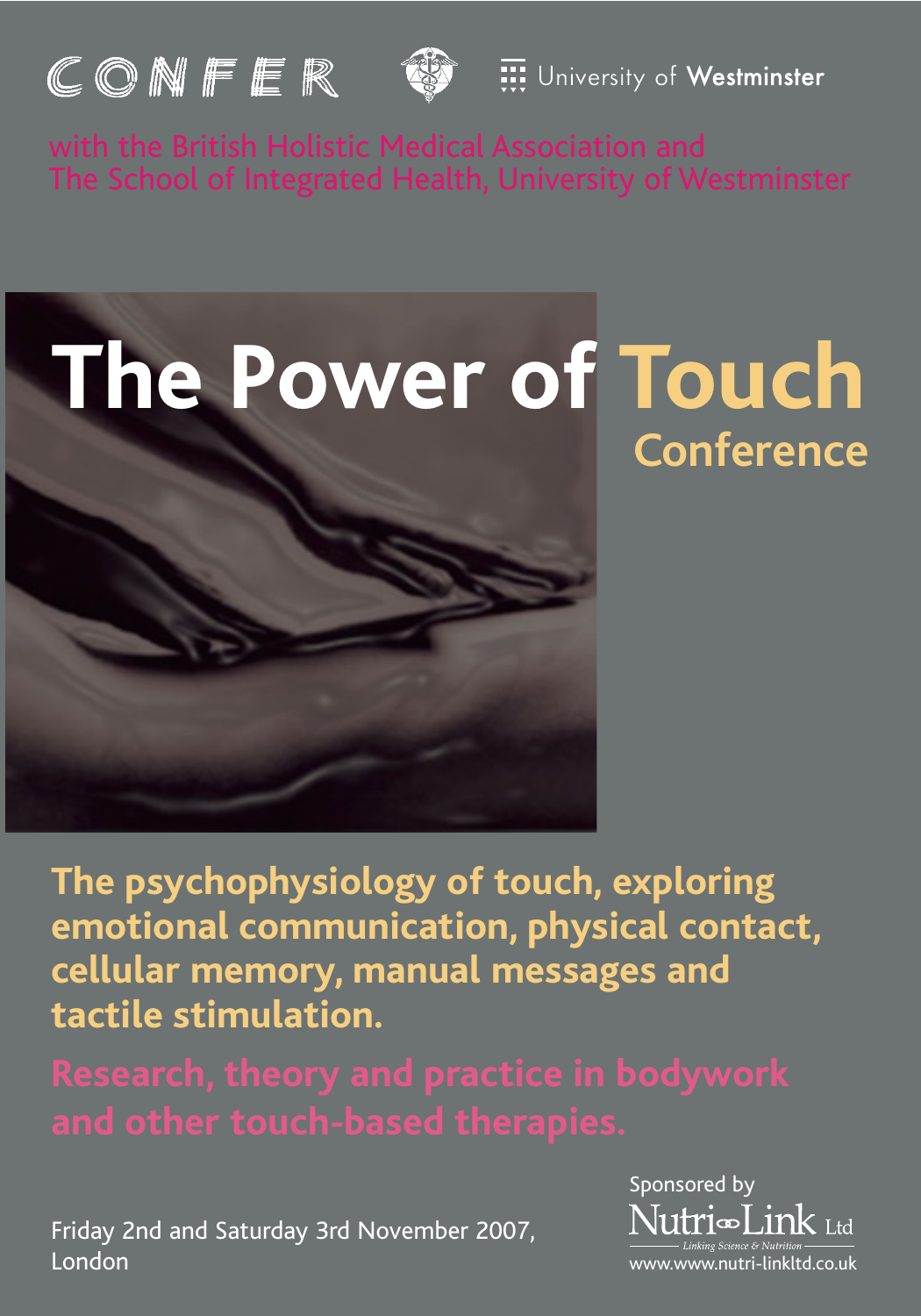# **Introduction**

**Bodyworkers and other therapists often find an embodied source of pain which may have psychological roots. How does emotion get locked into the physical body in ways that are not just imaginary, but physical and physiological? How might such psychosomatic symptoms be understood and worked with relationally in the context of a bodywork consultation? How are bodyworkers contributing to the new paradigm of a whole-person psycho-physiological treatment approach? How does touch impact on the patient's overall well-being? How can we work most effectively with patients who are vulnerable or traumatised?**

**The focus of this conference is to provide complementary health practitioners and other health workers interested in the power of touch with the most recent research and clinical insight into the capacity of tactile communication to open up emotional and physical pathways of healing.**

**Chair: Professor David Peters**

## **Programme**

### **Friday November 2 2007**

- **4.30 pm Registration, bookstall and tea**
- **5.00 pm Introduction to the evening: Professor David Peters**

#### **5.15 pm Dr Peter Mackereth**

#### **Touch Therapies: the curious and fascinated researcher**

In this presentation we will examine the theoretical and real life concept of mind-body connection, why it is important to investigate and be respectful of the power of touch in therapeutic work, the research evidence to date on the efficacy of touch, the capacity for touch to influence many systems of the body and the concept of psychoneuroimmunology. Peter Mackereth believes that we can gain some understanding of others through our own bodies and this, too, needs investigating.

**6.30 pm Light refreshments, bookstall and reception.**

#### **7.30 pm Babette Rothschild**

Touch is a central feature of many complementary and alternative therapies. At the same time, most practitioners realise that touch can be complex and multi-layered. Combining theory, discussion and practical exercises, this presentation will focus on three central issues: co-operation with 'difficult' clients or patients, particularly those who are anxious and/or have histories of trauma; developing and maintaining a sense of physical boundary and separation between client and practitioner with all types of touch, including the boundary at the edge of the practitioner's hand; helping clients/patients to access and manage touch in their daily lives.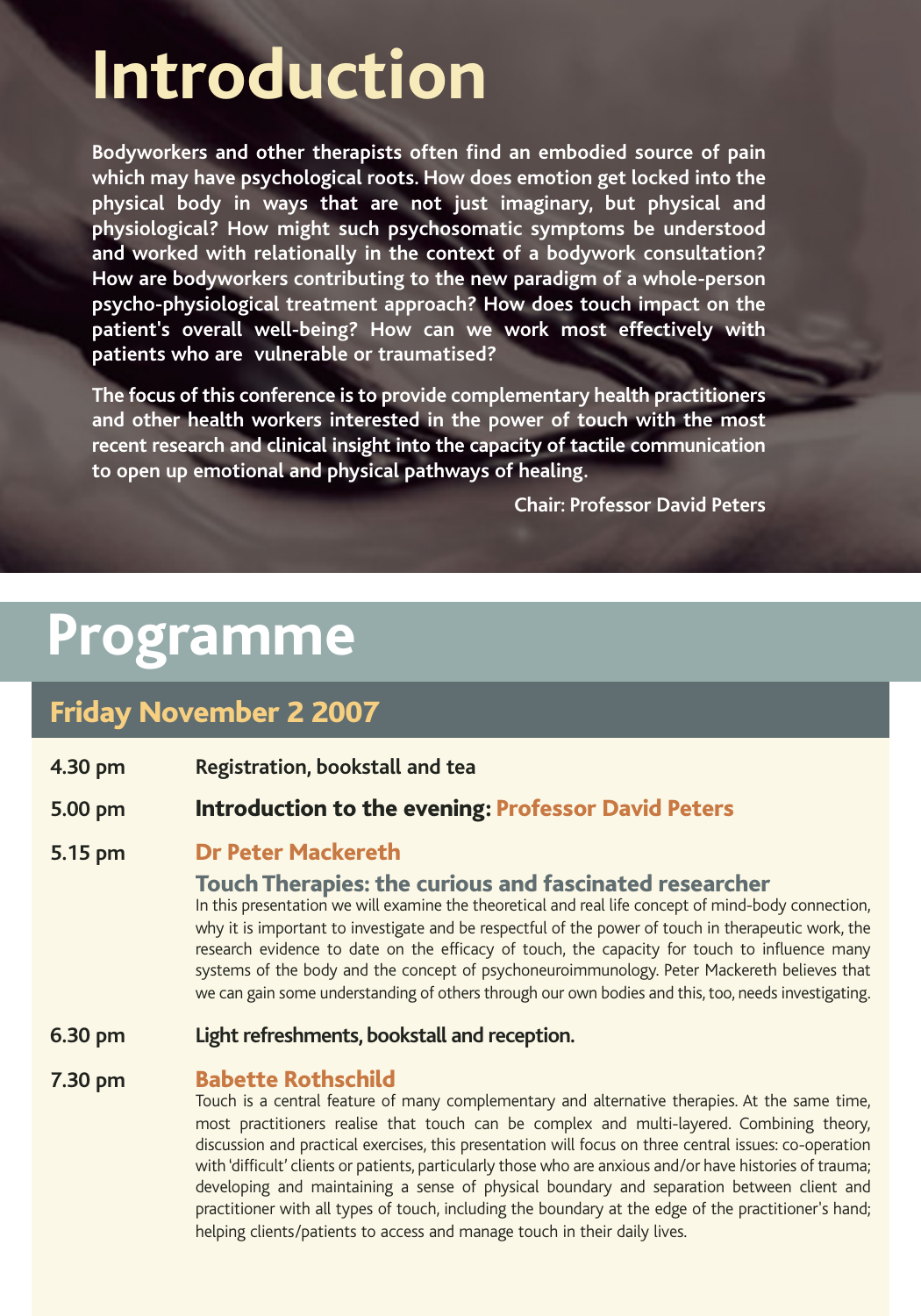#### **Discussion**

**8.50 pm Experiential exercise on touch led by Babette Rothschild** 

**9.00 pm End**

### **Saturday November 3 2007**

#### **8.30 - 9.40 am Social Dreaming Matrix led by Laurie Slade**

Social dreaming is a way of working with dreams. Its applications have been explored extensively in a variety of organisational and conference settings. In social dreaming we meet to share and associate to dreams, making connections where possible.

**9.00 am Registration and coffee**

#### **9.45 am Introduction to the day: Professor David Peters**

Including a brief exploration of ethical/boundary issues relating to touch.

#### **10.00 am Bevis Nathan**

#### **What happens when you touch someone?**

When two people come together for the purposes of a healing transaction involving touching, we need an understanding of the individual constitution of both those human beings or we will not be able to grasp what goes on during physical contact.The functions of mechanics, kinetics, physiology, psychology, and energetics are not yet well understood, but clearly two underlying principles in the healing-using-touch transaction are constitution and relationship. This presentation will examine these dimensions, considering both the physiological and psychological processes that lead to healing in that context.

#### **10.45 am Roz Carroll**

#### **Touch as human feedback, touch as 'the mother of the senses'**

Skilful, attuned touch is one of the most highly developed instruments of human communication and healing. The human hand can receive and convey an extraordinary amount of information. Stimuli to skin receptors are re-transcribed en route to the cortex, especially via association, as they are organised into meaningful patterns, and cross-referenced with information from the other systems and senses. In other words, touch is a form of complex resonant feedback from one body to another. As such it plays a major role in emotional and physiological regulation of the infant and then child, and this extends into its use as part of healing hands-on work with adults.

- **11.30 am Discussion**
- **11.45 am Coffee**

#### **12.10 pm Howard Evans**

#### **Cranial sacral touch and the communication of inherent health**

Many craniosacral therapists have come to realise that their work offers an extraordinary and evolving approach to health.That evolution has little to do with technique and much to do with the development of the practitioner's state of being in relation to their client. Howard Evans will discuss the inherent health of both therapist and client as an essential aspect of craniosacral work, and the potential for both to connect with this. This requires a perceptual shift in the therapist through which the client is blessed with the feeling of their essential wellness, regardless of their current state; this may be thought of as the bodyworker's equivalent of Carl Rogers's concept of "unconditional positive regard".

**1.00 pm Lunch**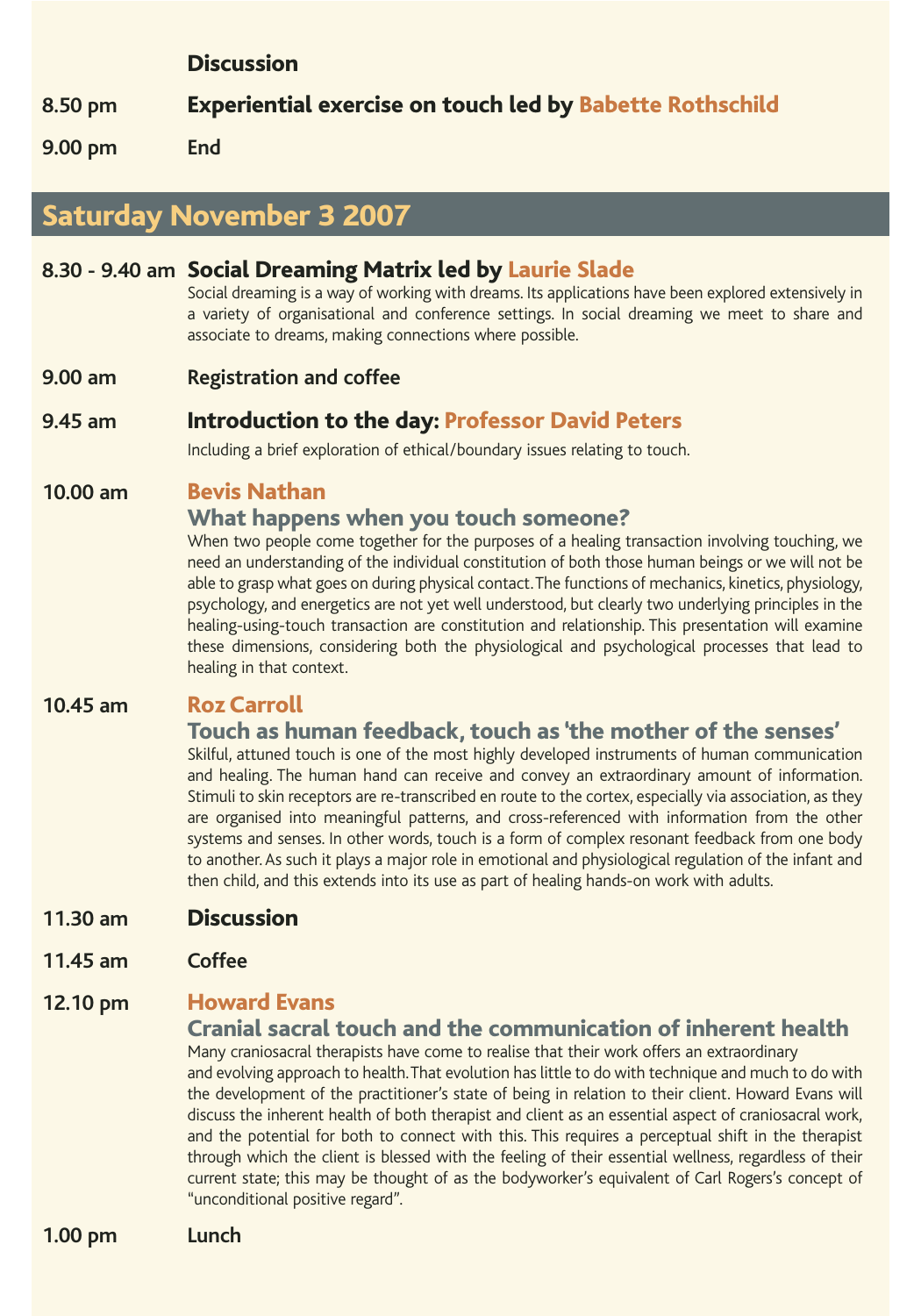#### **2.00 pm Workshop options**

Please select a first and second option and state these on your booking form.

#### **Roz Carroll - Workshop A**

#### **Trusting what you sense and sensing what you trust**

The practitioner working with touch needs to be attuned to the client's verbal and non-verbal messages. States of anxiety, dissociation, pain, longing, sexual arousal, or the desire to please can inhibit a client's capacity to say how they are experiencing the touch.The practitioner must be aware of many levels in communication and many internal and external pressures affecting the client.This will be an experiential session and an exploration of nuances of touch and talking.

#### **Emerald Jane Turner - Workshop B**

#### **Boundaries, touch and mindfulness**

Bringing a quality of mindfulness to our practice, from the way we position ourselves in the consulting room to using intentional contracted touch, we will explore how paying attention can enable us to deepen and connect experience.This will be facilitated through experiential exercises and discussion.

#### **Howard Evans - Workshop C**

#### **Cranial sacral touch and the communication of inherent health**

Dr Andrew Taylor Still, founder of osteopathy tells us: "To find health should be the object of the doctor. Anyone can find disease." In this workshop we will work in pairs with the express intention of finding the health inherent in each of us. There will be a brief explanation of the principles involved, followed by a guided exercise using one craniosacral hold. Each participant will experience the role of practitioner and client. The exercise will be followed by the opportunity to share experiences with the group.

#### **Leon Chaitow - Workshop D**

#### **Complex patients in the bodywork practice**

How do bodyworkers make sense of the 'chronic everything' complex individual and their functional symptoms? Are containment and/or maintenance the ethical objectives for chronically decompensated patients? How can clinicians protect themselves from burnout when managing and treating such 'heartsink' patients? An interactive group discussion and evaluation of complex patients who choose or require a touch-based therapy.

#### **Bevis Nathan - Workshop E**

#### **An overview of the ordinary and extraordinary kinds of touching found in different disciplines**

This workshop will explore anthropological, philosophical and clinical considerations, the place of touch within the five senses, touch and the history of healing, touch and child development, touch and language – all of which contribute to our understanding of the psychological impact of touching.

#### **Jane Wood and Caroline Schuck - Workshop F**

#### **Are you a pussy cat or a barking dog? Touch as a reflective tool**

This is an experiential workshop where we will be encouraging you to reflect on your work, using creative techniques. Come and have fun using mime, roleplay, imagination and toys.

#### **Sylvina Tate - Workshop G**

#### **Using reflection to process emotional responses to touch**

This experiential workshop will enable participants to engage in reflective practice to explore the source of their emotional responses to touch. Participants will use their own experiences within the workshop to identify possible unconscious sources for their reactions.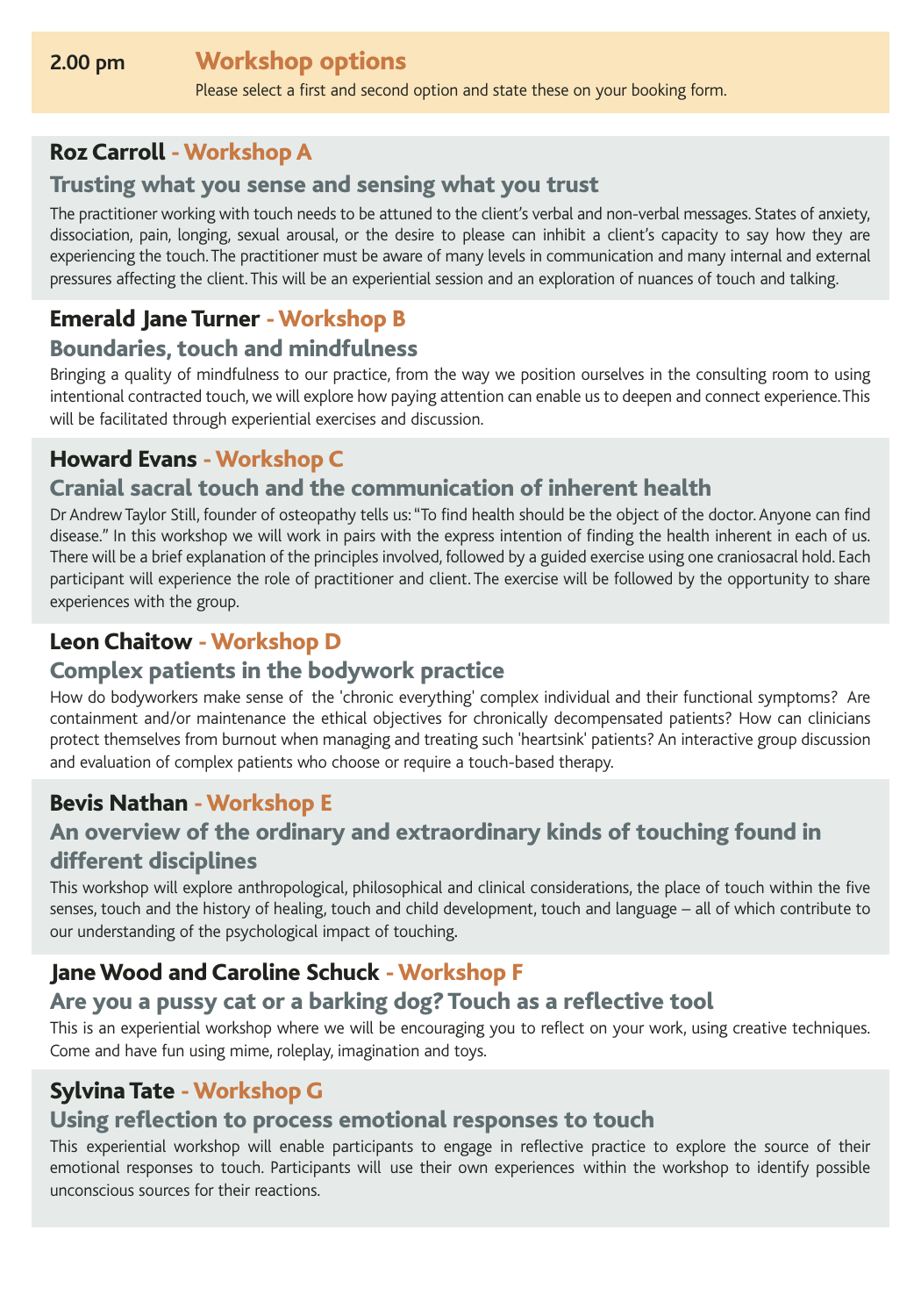#### **David Peters - Workshop H**

#### **Daydreams, touch and intuition**

Many practitioners might have experienced moments, perhaps while working on a patient's body, or while listening to their story, of daydreaming into the person's memories or feelings. In this workshop we will share some experiences and explore our capacity to pick up feelings and to sense boundaries.We will use simple mental and interpersonal experiential exercises in pairs and small groups to reflect on what we mean by intuition.

#### **Arnold Desser - Workshop I Exploring boundaries: touch and the therapeutic relationship**

We will explore interpreting (and misinterpreting) touch in the context of healthcare, when therapeutic benefit can become a minefield. Participants will be invited to share their experiences, both as clients and clinicians, and consider the impact this has had on their practice.

#### **Elya Steinberg - Workshop J Touch, affect-regulation and the pleasure principle**

The body is essential to the definition of our 'self'. Messages from the body – for instance, through movement and touch – are central in both the healing process and re-establishing the sense of self when this has been undermined. Within biodynamic psychology the self is seen as a single identity, an inseparable, multidimensional combination of body, soul, spirit, mind and emotion. We emphasise the importance of the regulation of all these dimensions to enable a sense of well-being and to restore the capacity for pleasure and self-regulation. In this workshop we will explore the unique contribution of touch within the context of the biodynamic approach, and recent developments in neuroscience, through experience and discussion.

#### **Prue Rankin Smith - Workshop K Touch and the cellular memory**

By presenting several short case studies we will explore how the body retains emotional material at a cellular level and how touch can unlock core life issues that are held in the body. Participants will be encouraged to relate this to their own practice, bringing questions and examples for discussion and possibilities for exploration on the table.

**3.30 pm Tea**

#### **4.00 pm Leon Chaitow**

#### **Touching all the bases in chronic pelvic pain conditions**

A conjunction of influences can be shown to relate to the onset and persistence of the common clinical phenomenon of chronic pelvic pain.The complex connections in this region make the pelvis and its problems a fascinating region for evaluation of psychosocial, biomechanical and biochemical interconnected links. However, the aetiology is seldom straightforward, and practitioners need to be aware of possible past trauma (physical or psychological) as well as structural features.

We will consider the connection between pain and respiratory function, mind-body feedback processes, the potential functionality of myofascial trigger points, as well as postural and habitual use patterns such as excessive 'core stability' training. Manual and rehabilitation strategies as well as acupuncture, biofeedback, cognitive-behavioural therapy (CBT), relaxation, special exercise, and education will be discussed. Additionally, since some therapeutic measures can be relatively invasive, a number of questions arise on how and when touch therapies are most appropriate, or when mind-focused methods, or indirect functionally-oriented strategies such as postural, motor and/or breathing re-education, might offer best effects.

#### **5.00 pm Discussion**

**5.30 pm End of conference**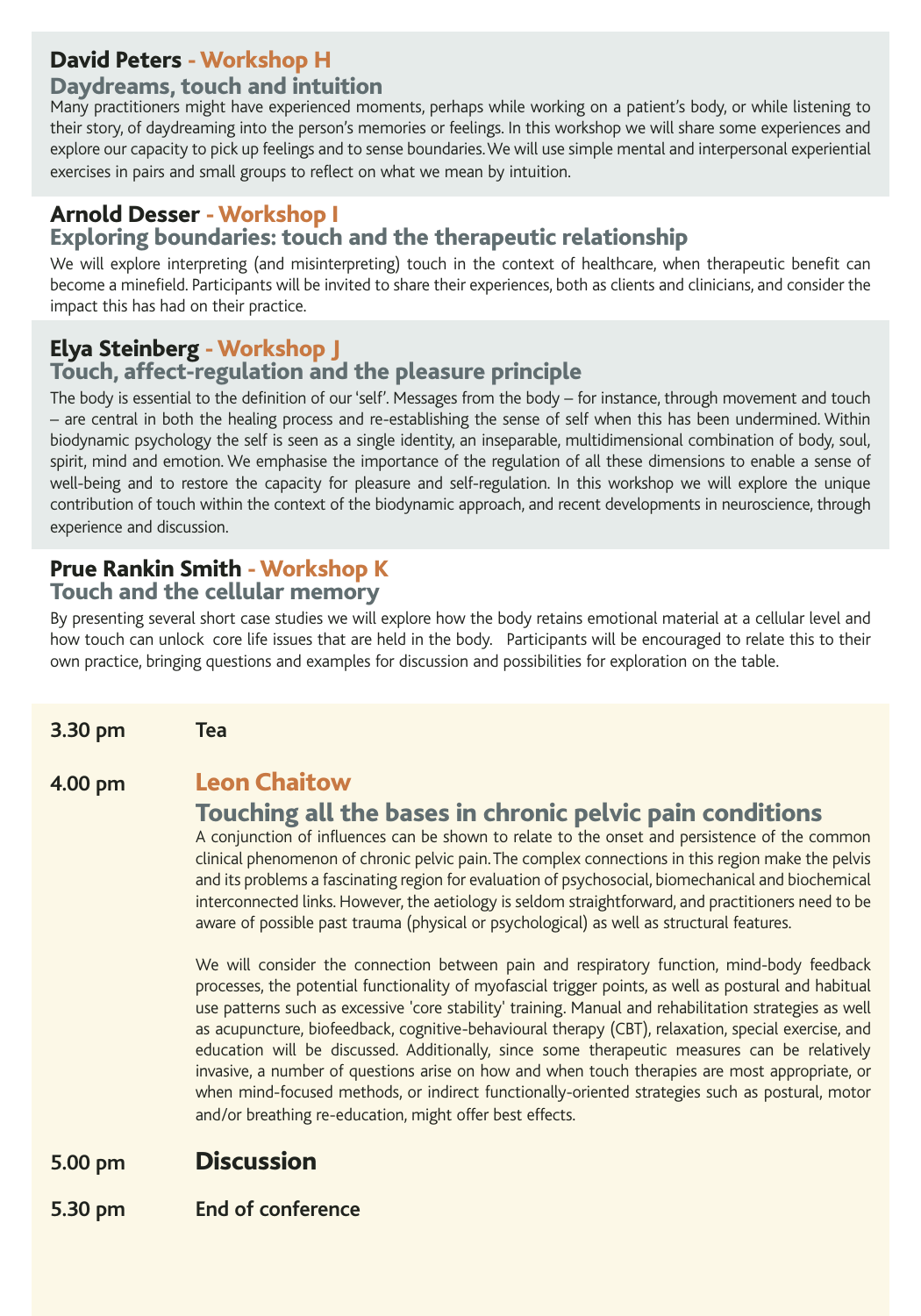## **Speakers**

#### **Chair Professor David Peters**

Professor David Peters trained as a medical doctor and homoeopath and later as a GP and osteopath. He directed the NHSbased complementary therapies development programme at Marylebone Health Centre, and helped found the School of Integrated Health, University of Westminster, where he is Clinical Director. He established and led the Delivery Advisory Group of the Prince's Foundation for Integrated Health until 2006 and has co-authored or edited five books about integrated healthcare. He chairs the British Holistic Medical Association (www.bhma.org), and edits its journal, the Journal of Holistic Healthcare. His interests include the role of complementary therapies and non-pharmaceutical treatments in mainstream medicine, wellbeing – particularly in long-term conditions – and the training of integrated practitioners.

#### **Roz Carroll**

is a body psychotherapist, trainer and author. She started out as a biodynamic massage therapist nearly 20 years ago, and has maintained a constant interest in the role of touch in human relationships. She teaches at the Minster Centre, the Chiron Centre, Centre for Attachment-based Psychoanalytic Psychotherapy (CAPP) and Terapia. Her recent publications include chapters in *Revolutionary Connnections*, (Ed. Corrigall & Wilkinson) *New Dimensions in Body Psychotherapy* (Ed. Totton), *How Does Psychotherapy Work?* (Ed. Ryan) and *About a Body: Working with the Embodied Mind in Psychotherapy* (Ed. Corrigall, Payne & Wilkinson). Many of her articles are available on www.thinkbody.co.uk.

#### **Dr Leon Chaitow**

Leon Chaitow is a practising naturopath, osteopath, and acupuncturist with more than 40 years clinical experience. He lectures internationally and was a senior lecturer at the School of Integrated Health, University of Westminster (1993-2004), where he taught both undergraduate and postgraduate courses in therapeutic bodywork and naturopathy. In 2004, on his retirement from the university he was awarded an honorary fellowship. In 1993, he became the first naturopath/osteopath to be appointed as consultant to a UK government-funded conventional medical practice. A prolific author, Dr Chaitow has written more than 70 books on natural health and alternative medicine. He is Editor-in-chief of the *Journal of Bodywork and Movement Therapies*, and can be contacted via his website www.leonchaitow.com

#### **Arnold Desser**

Arnold Desser is an acupuncturist working in NHS primary care, a senior lecturer at the School of Integrated Health, University of Westminster, and course leader at the London Deanery of Postgraduate General Practice Education. He co-created the experiential practitioner-development modules that form the spine of integrated learning on the complementary therapy degree courses offered by the University of Westminster. Arnold Desser is co-author of *Values in Healthcare: a Spiritual Approach* and has facilitated groups interested in this aspect of medical education in India, the USA and the UK. He has a background in systemic family therapy that he brings to his teaching, supervision, training and clinical work at the University of Westminster and in the NHS.

#### **Howard Evans**

Howard Evans's involvement in alternative approaches to health started in the late 1970s when a youthful interest in Zen Buddhism led him first to India in search of enlightenment and then to Leamington Spa to study Chinese acupuncture with John Worsley. In 1992, inspired by the work of Stanley Keleman, he started training in integrative and core process psychotherapy. In 1996 he completed his training in craniosacral therapy with Franklyn Sills and in 1997 completed an MA in therapeutic bodywork at the University of Westminster. Since then he has undertaken advanced courses in craniosacral biodynamics with Franklyn Sills and Michael Shea. Howard has been teaching massage since 1994 and, more recently, offering training in craniosacral skills to experienced masseurs and bodyworkers.

#### **Dr Peter Mackereth**

Peter Mackereth PhD is the clinical lead for complementary therapies at Christie Hospital NHS Foundation Trust in Manchester. He is a registered nurse, and has worked in intensive care, neurology and oncology. He has completed training in a variety of complementary therapies including biodynamic massage, hypnotherapy, reflexology and medical acupuncture. Peter has an MA in medical ethics and has completed a PhD project examining reflexology and relaxation training for people living with multiple sclerosis. This study gathered data on physiological and psychological outcome measures, which included salivary cortisol, anxiety state, heart rate, blood pressure and quality of life.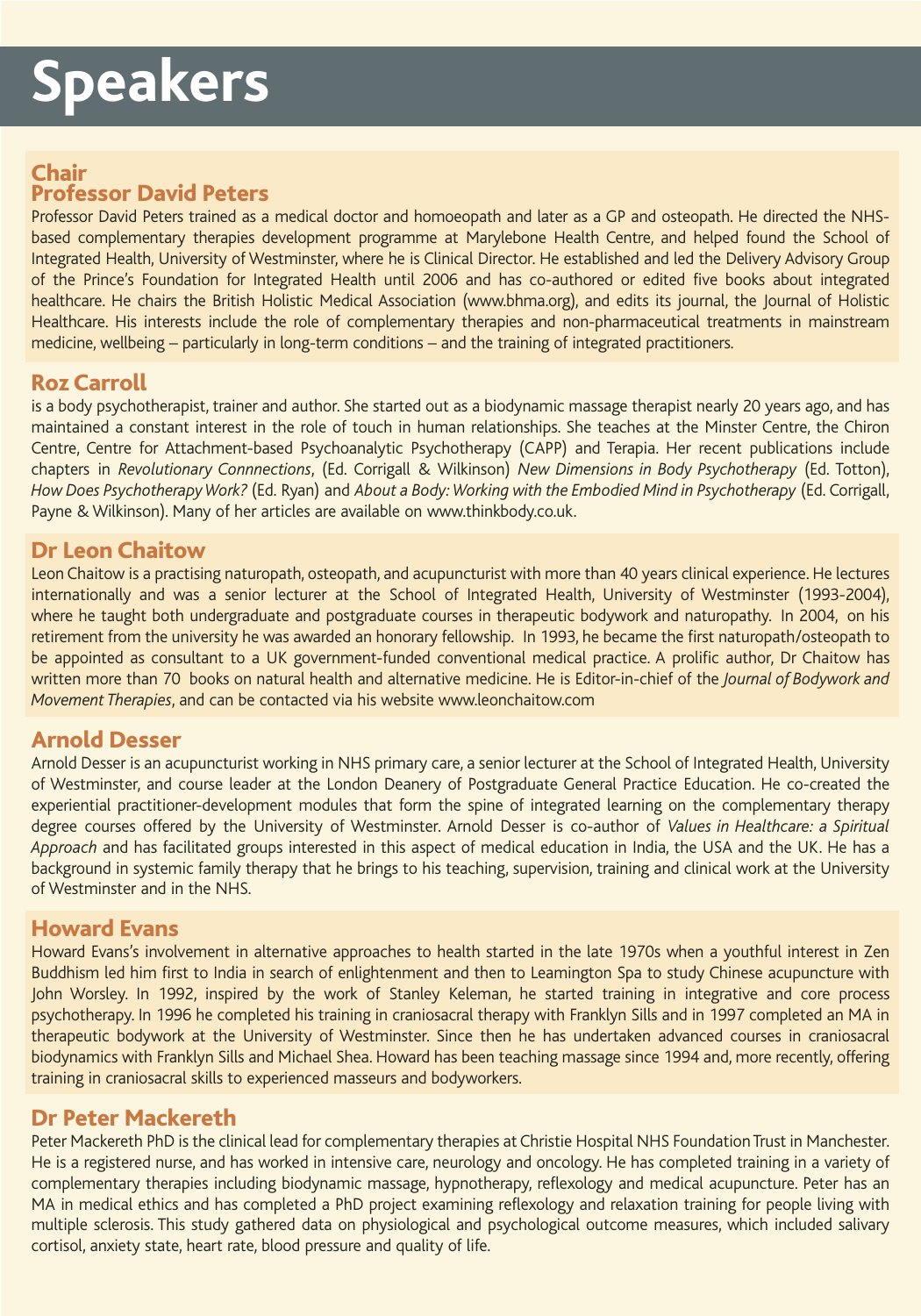#### **Bevis Nathan**

Bevis Nathan has been studying healthcare concepts for 28 years, and practising and teaching osteopathic and health philosophy for 20 years. He became fascinated in the concept of touch after noticing patients' considerable touchhunger, and their widely differing reactions to being touched during osteopathic manipulative therapy. In addition to his various published articles on the subject of touch, his book *Touch and Emotion in Manual Therapy* collects and explores the evidence indicating the profound emotional and psychological impact of touching as a form of healing.

#### **Prue Rankin Smith**

Prue Rankin Smith qualified in Rolfing in 1983, one of the first to do so in the UK. Since then she has continued to develop her work at the body-mind interface by completing courses in psychotherapy at Karuna Institute and becoming a teacher of the Hakomi Method of body-centred psychotherapy.These trainings have influenced her work and integrated into her Rolfing practice, bringing awareness and a depth of understanding of how touch can unlock core life-issues.

#### **Babette Rothschild**

Babette Rothschild MSW LCSW has been a psychotherapy practitioner since 1976 and a teacher and trainer since 1992. She is the author of three books, all published by WW Norton: *The Body Remembers -The Psychophysiology of Trauma and Trauma Treatment* (a bestseller); *The Body Remembers Casebook-Unifying Methods and Models in the Treatment of Trauma and PTSD*; and *Help for the Helper-The Psychophysiology of Compassion Fatigue and Vicarious Trauma*. After living and working for nine years in Copenhagen she returned to her native Los Angeles.There she maintains a small private practice while continuing to lecture, train and supervise around the globe. She has training programmes starting in the UK every May and October. You can contact her by email at babette@trauma.cc or visit her website www.trauma.cc

#### **Laurie Slade**

Laurie Slade is a psychoanalytic psychotherapist working in private practice. He is a member of the Guild of Psychotherapists, the Confederation of Analytical Psychologists and the International Neuro-Psychoanalysis Society. He has been exploring social dreaming for the past 7 years in a variety of settings. His paper *Social Dreaming for a Queer Culture* was published in *Self and Society* (November 2005).

#### **Dr Elya Steinberg**

Elya Steinberg MD is a biodynamic psychotherapist, integrating body-psychotherapy, Gerda Boyesen methods and bioenergy with conventional allopathic medicine, complementary medicine, healing, holistic reflexology and spirituality. She interweaves alternative and conventional approaches to allow a person to develop and grow as a holistic complex in the course of achieving physical, mental and spiritual health. She is a co-director of the London School of Biodynamic Psychotherapy (www.lsbp.org.uk) and can be contacted at elya.steinberg@virgin.net

#### **Sylvina Tate**

Sylvina Tate is teaching fellow at the University of Westminster and leads student and staff practitioner-development within the School. Her passion is reflective practice, and she uses this in facilitating all her teaching groups. She also facilitates reflective supervision groups for staff.

#### **Emerald Jane Turner**

Emerald Jane Turner is a trauma specialist who originally trained at the Karuna Institute in the early 1980s. She went on to become a Hakomi body-centred therapist and teacher, and then continued training with a number of somatic trauma teachers including Babette Rothschild. She currently works mainly in the area of trauma with individuals, groups and organisations using somatic approaches (www.ejtassociates.co.uk).

#### **Jane Wood and Caroline Schuck**

Jane Wood and Caroline Schuck have facilitated Inspire Workshops since 2000. They are both homoeopaths of 18 years experience, and are trained as supervisors and teachers. They both teach at the University of Westminster on a reflective practice module. Their most recent publication is *Playing, Reflection and Reality* (www.inspire-workshops.co.uk).